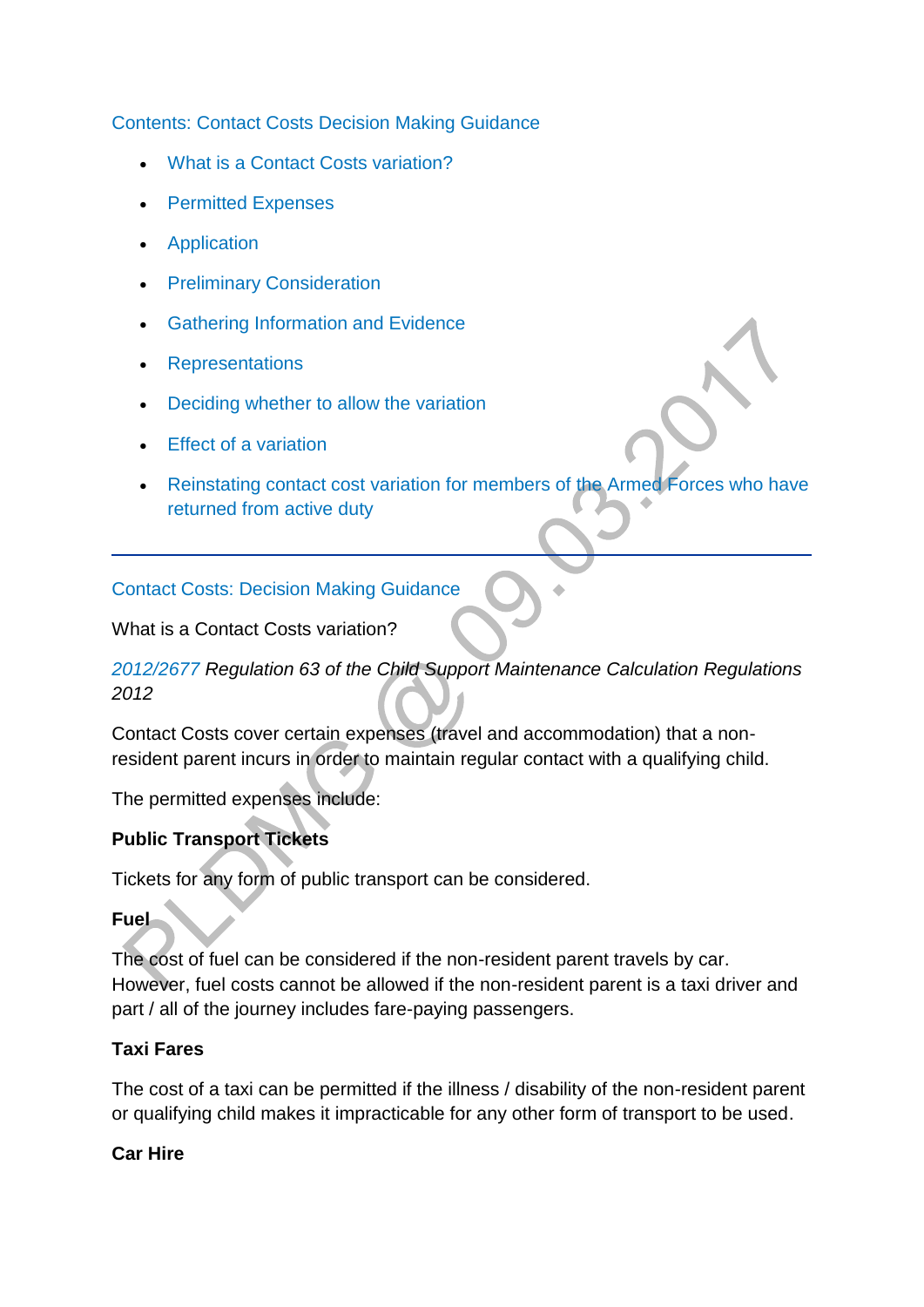The cost of a hire car may be permitted if the non-resident parent can show this is a cheaper option compared to the cost of public transport or taxis, or a combination of the two.

## **Overnight Accommodation**

Overnight accommodation costs (including breakfast if included in the price) can be permitted if:

- the non-resident parent has travelled a distance that would make a same-day return journey unreasonable; or
- contact with the qualifying child is intended to be over two or more consecutive days.

## Example:

The non-resident parent has a contact arrangement allowing them to spend every other Saturday and Sunday with the qualifying child. The non-resident parent and parent with care live 120 miles apart, and it takes 3 hours for the non-resident parent to travel to the parent with care's home.

It would be reasonable to consider allowing an amount for overnight accommodation in these circumstances. Without an overnight stay, the non-resident parent would need to make a 12 hour round journey for the contact visit to take place.

# **Minor Incidental Costs**

These costs can be permitted if they relate to toll fees or other fees that are payable for the use of a particular road or bridge.

Example: The non-resident parent's journey involves travelling through specific areas of London where congestion charges apply.

# **Third Party Costs**

Third party travel / accommodation costs can be permitted if it is clear that the presence of another party is reasonable / necessary. However, the only expenses that could potentially be considered remain those incurred in relation to the travelling and/or accommodation provided for the supervisor by the NRP, which must still also be deemed reasonable to be taken into account.

Example:

The presence of a third party may be considered reasonable if the non-resident parent or qualifying child has a health condition which makes it impracticable for them to travel alone.

# Example: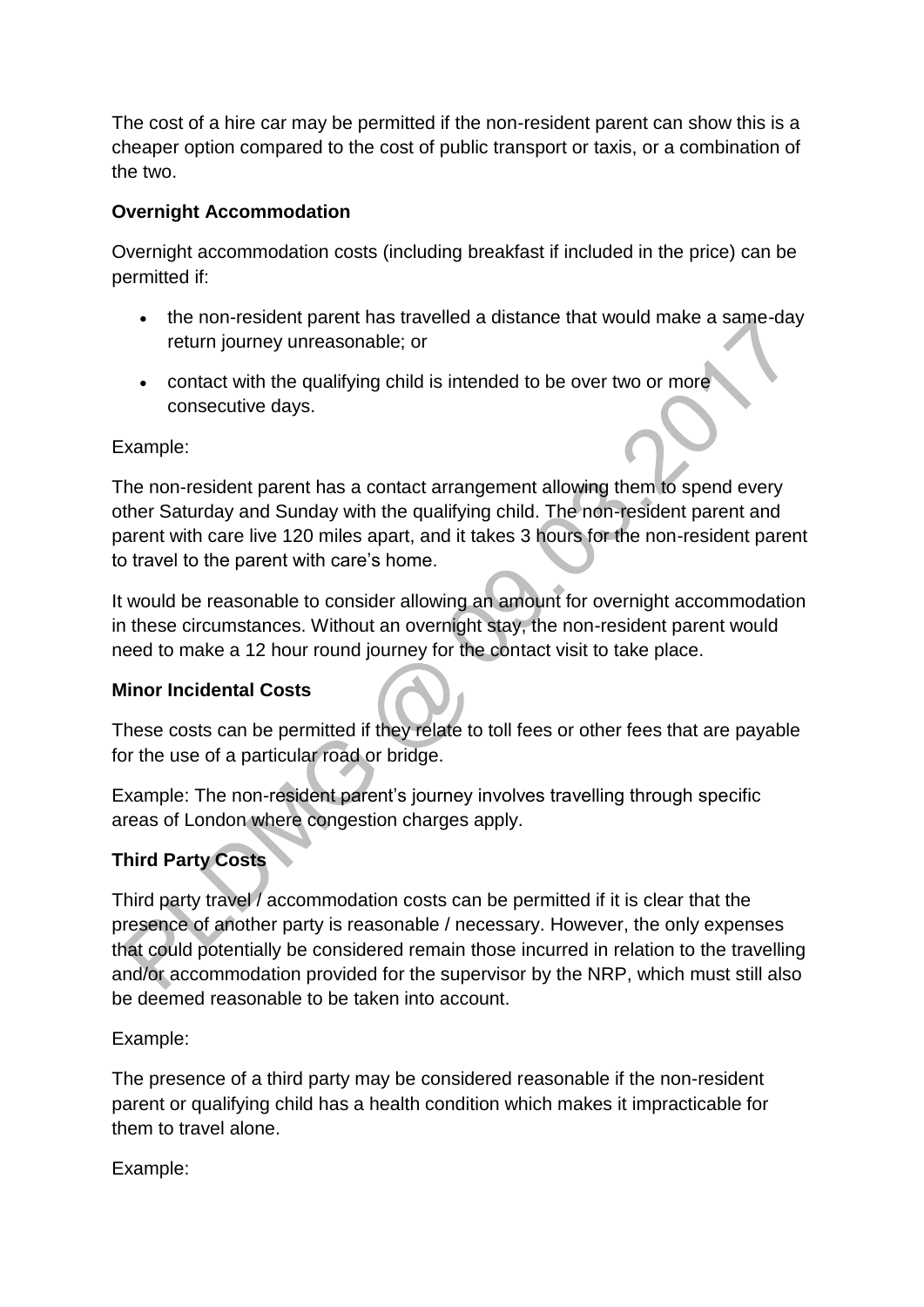The presence of a third party may be accepted if a court decision requires any form of contact to be supervised.

NOTE: in these circumstances, the non-resident parent must show that it is required / reasonable for them to meet the third party's costs.

[Return to Contents](http://np-cmg-sharepoint.link2.gpn.gov.uk/sites/policy-law-and-decision-making-guidance/Pages/Variations/Special%20Expenses/Contact-Costs.aspx#DMGcontents)

## [Contact Costs: Decision Making Guidance: Application](http://np-cmg-sharepoint.link2.gpn.gov.uk/sites/policy-law-and-decision-making-guidance/Pages/Variations/Special%20Expenses/Contact-Costs.aspx)

All applicants must state the ground(s) they want to apply on or provide enough information for an appropriate ground to be identified.

## **Contact Costs: Is the ground identified?**

Some non-resident parents may be aware of the variations scheme, and specifically ask for a variation to be considered. In other cases, they may just say that their assessment is too high and / or that they cannot afford to pay it, because of expenses linked to their contact with a qualifying child.

Example:

'I can't afford / it isn't fair that I have to pay this amount. I see my child every week and that costs me £40.'

- In these circumstances, you should try to establish whether the non-resident parent's costs fall within the grounds for a Contact Costs variation. If so, you should advise the non-resident parent of the variations scheme and explain the process to them.
- If the non-resident parent would then like to apply for a variation, you should try and obtain as much information as possible for the application to proceed.

# [Return to Contents](http://np-cmg-sharepoint.link2.gpn.gov.uk/sites/policy-law-and-decision-making-guidance/Pages/Variations/Special%20Expenses/Contact-Costs.aspx#DMGcontents)

# [Contact Costs: Decision Making Guidance: Preliminary Consideration](http://np-cmg-sharepoint.link2.gpn.gov.uk/sites/policy-law-and-decision-making-guidance/Pages/Variations/Special%20Expenses/Contact-Costs.aspx)

Applications must be given a preliminary consideration and rejected immediately if certain criteria are not met / apply.

If an application is made on multiple grounds, then preliminary consideration is applied to each ground individually. Only the ground(s) that fail preliminary consideration would be rejected on this basis. Any other ground(s) can be taken forward.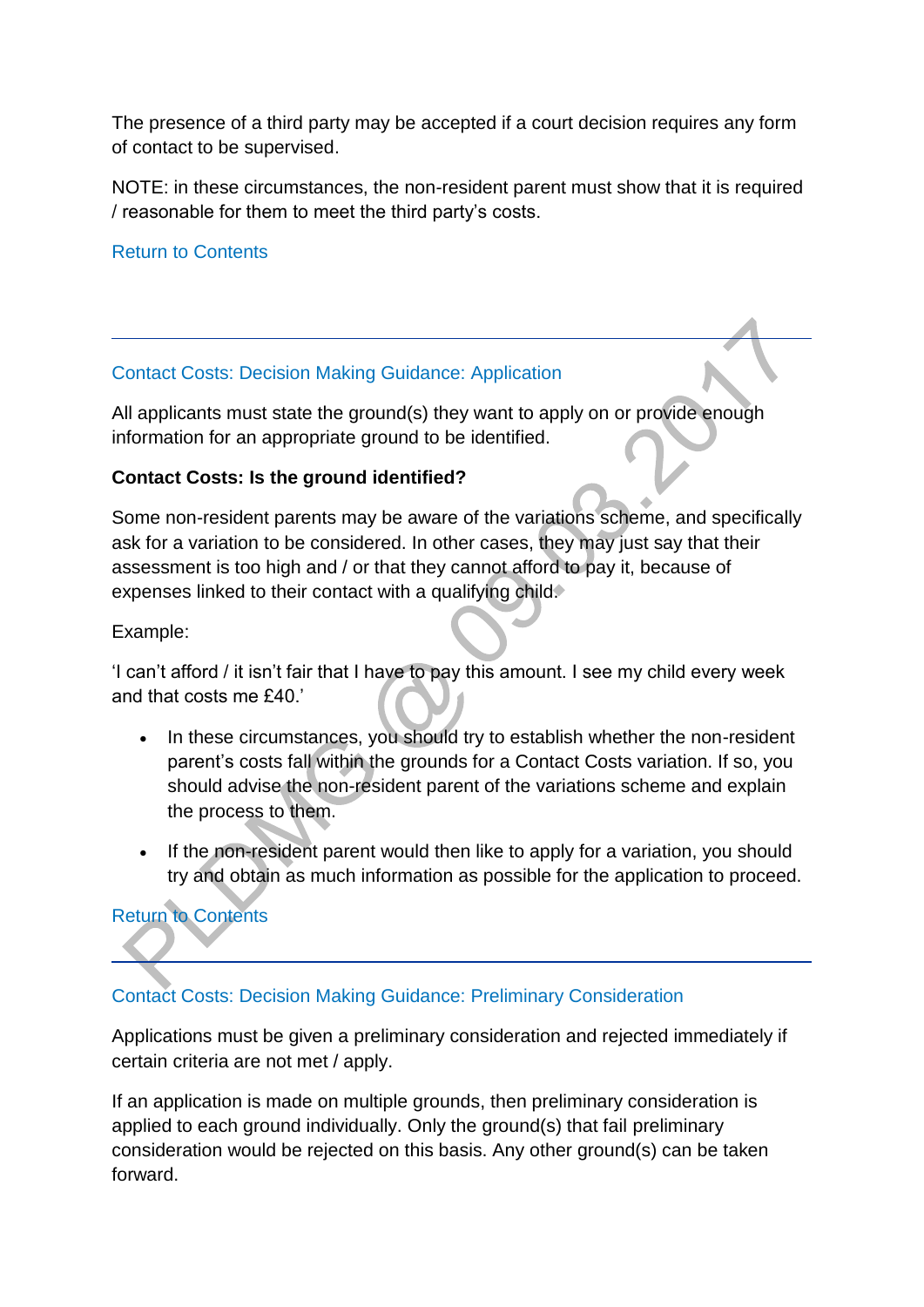## **Fact based reasons for rejection**

Applications should be rejected immediately if any of the following apply:

- a default maintenance decision (DMD) is in force;
- the non-resident parent is liable to pay the flat rate or nil rate because they or their partner are in receipt of certain benefits;
- the amounts claimed do not meet the threshold. REMEMBER: applications on multiple special expenses grounds will only be rejected if none of the Special Expenses thresholds are satisfied. Otherwise, you would only reject the ground(s) that failed to meet the threshold;
- $\bullet$  the non-resident parent's maintenance liability is £7 or less; or
- the non-resident parent's gross weekly income would still exceed the capped amount (£3000) after deducting the special expenses claimed

## **Discretionary reasons for rejection: general**

Applications may also be rejected if you consider that the applicant has:

- not stated a ground or provided enough information for you to identify a ground;
- stated a ground, but has not provided any facts to support that ground or justify further enquiries;
- stated a ground and provided facts, but those facts do not fit that ground or any alternative ground

# **Contact Costs: Discretionary Reasons for Rejection**

For the ground to be identified, the non-resident parent must confirm that they incur costs in order to maintain regular contact with the qualifying child:

# Examples

The following type of statement will be sufficient to pass preliminary consideration:

- $\blacktriangleright$ I cannot afford to pay this amount because I visit 'X' every week. They live 40 miles away and it costs me £20 in petrol to get there'.
- My child lives 100 miles away. I only have contact on Saturdays, so I need to stay in a hotel every Friday to have the full day with them'.

The following type of statement will not be sufficient to pass preliminary consideration.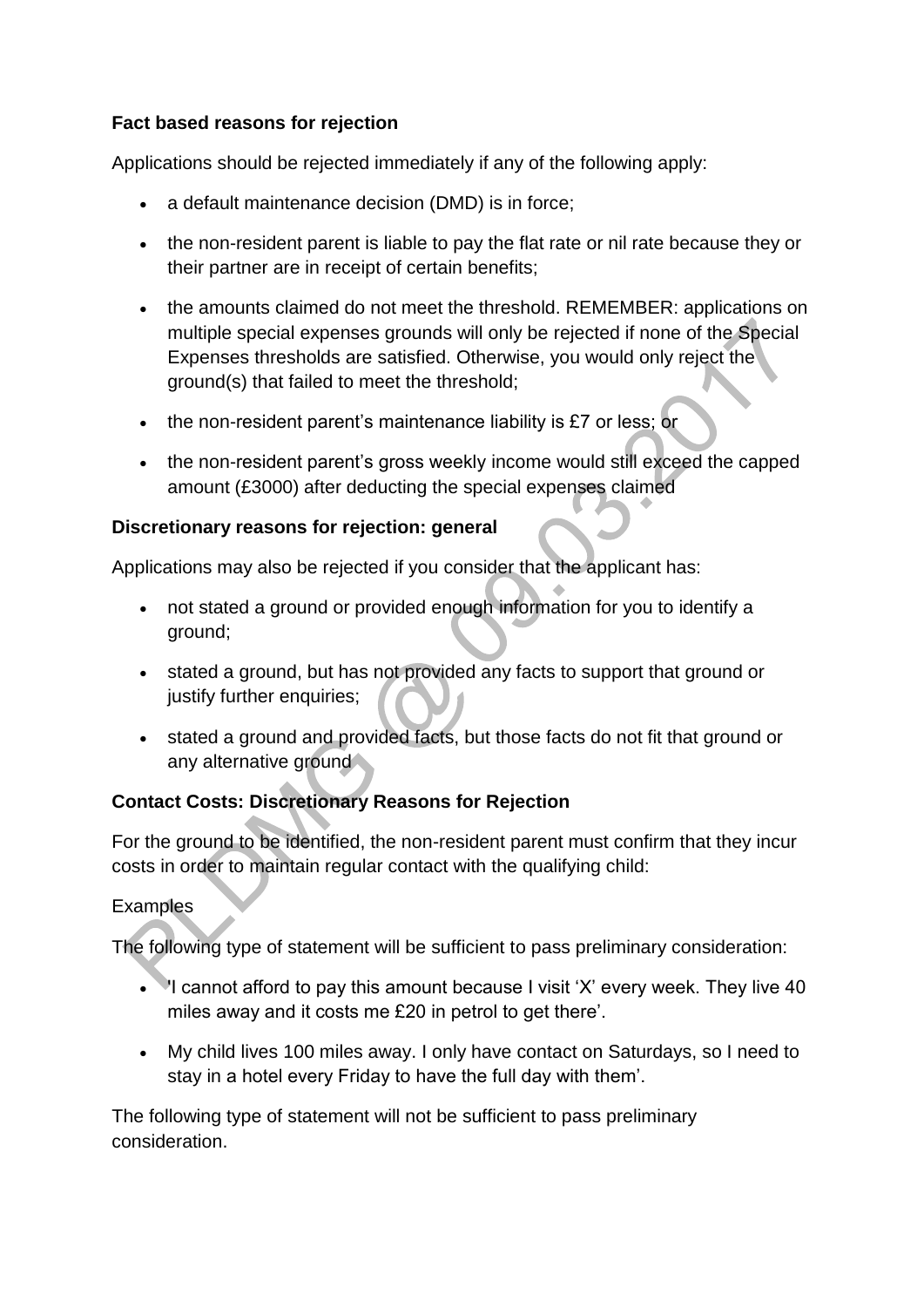• 'I cannot afford to pay this amount because I take my children out every Saturday and it costs me a lot'.

In this situation, the facts stated do not fall within the allowable costs for this ground. You should explain this to the non-resident parent and clarify what type of costs can be considered.

#### [Return to Contents](http://np-cmg-sharepoint.link2.gpn.gov.uk/sites/policy-law-and-decision-making-guidance/Pages/Variations/Special%20Expenses/Contact-Costs.aspx#DMGcontents)

## [Contact Costs: Decision Making Guidance: Gathering information and evidence](http://np-cmg-sharepoint.link2.gpn.gov.uk/sites/policy-law-and-decision-making-guidance/Pages/Variations/Special%20Expenses/Contact-Costs.aspx)

If the case passes preliminary consideration, you need to obtain the necessary information and evidence from the applicant.

Contact costs applications relate to the non-resident parent's own expenditure and so they can be expected to provide any information / evidence needed to support their application. You must obtain **details of the amount and type of expenses** that the non-resident parent wants to claim for. This is basic factual information that a non-resident parent must provide for an application to be properly considered.

You will also need to obtain appropriate **documentary evidence** to confirm the expenses claimed. Non-resident parents should be encouraged to provide supporting evidence, as this will help you to make an accurate decision. If a nonresident parent is unable to provide documentary evidence, you can still proceed with an application. In this situation you will need to make your decision on the balance of probabilities, taking into account the factual information the non-resident parent has provided and any information / evidence provided by the parent with care.

## **Details of the amount / type of expenses**

Examples

'I pay £40 a week in train fares to visit my child'

The amount of £40 and the type of expenses (train fares) have both been identified.

## **Details of amount / type not provided**

If the non-resident parent does not know the exact amount, you can either agree an amount using available information sources, or allow them 14 days to provide the actual details. If the information is not provided, you can reject the application without inviting representations from the other party.

## Example

The non-resident parent applies for a variation for the travel costs incurred during contact visits with the qualifying child. They cannot remember the exact amounts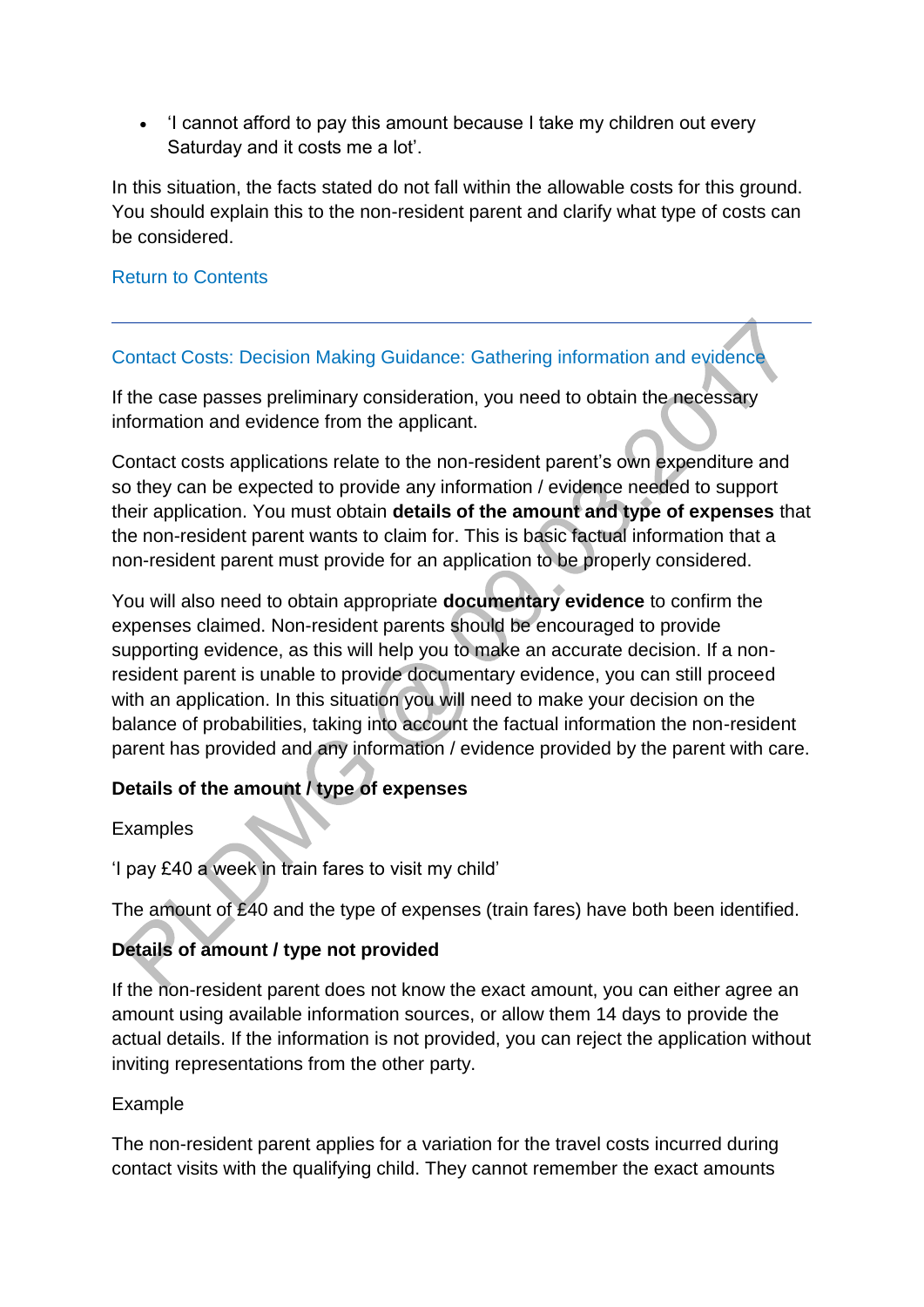involved, but say they will check their records and provide the information as soon as possible.

The case passes preliminary consideration, because the facts alleged fall within the contact costs ground, and there are no reasons for immediate rejection. However, you do not have enough information about the amount / type of costs to be considered.

If the information is not provided after 14 days, the application can be rejected on the basis that there is insufficient information for a decision to be made.

# **Requesting additional information from applicants**

## *[2012/2677 R](http://www.legislation.gov.uk/uksi/2012/2677)egulation 58 of the Child Support Maintenance Calculation Regulations 2012*

If you need more information / evidence from an applicant in order to proceed with the application, you can ask them to provide this and allow fourteen days for their response. You may allow additional time if you are satisfied it is reasonable in the circumstances of the case.

## Documentary evidence

The type of documentary evidence needed will depend on the type of expenses claimed. NOTE: the following drop-downs indicate what would be considered sufficient evidence for each type of expenses. However, if a party submits any other form of evidence, this can still be taken into account and should be weighed against the other information / evidence submitted.

## **Tickets**

The following types of evidence can be accepted:

- used tickets;
- ticket receipts;
- **bank statements confirming purchase of the tickets**

## **Fuel**

Non-resident parents may not be able to provide evidence of their fuel costs. This is because they are unlikely to use all the fuel purchased in a single transaction for the contact visit.

If the non-resident parent does not have evidence of their fuel costs then the following information will be required:

• the mileage involved in the journey; and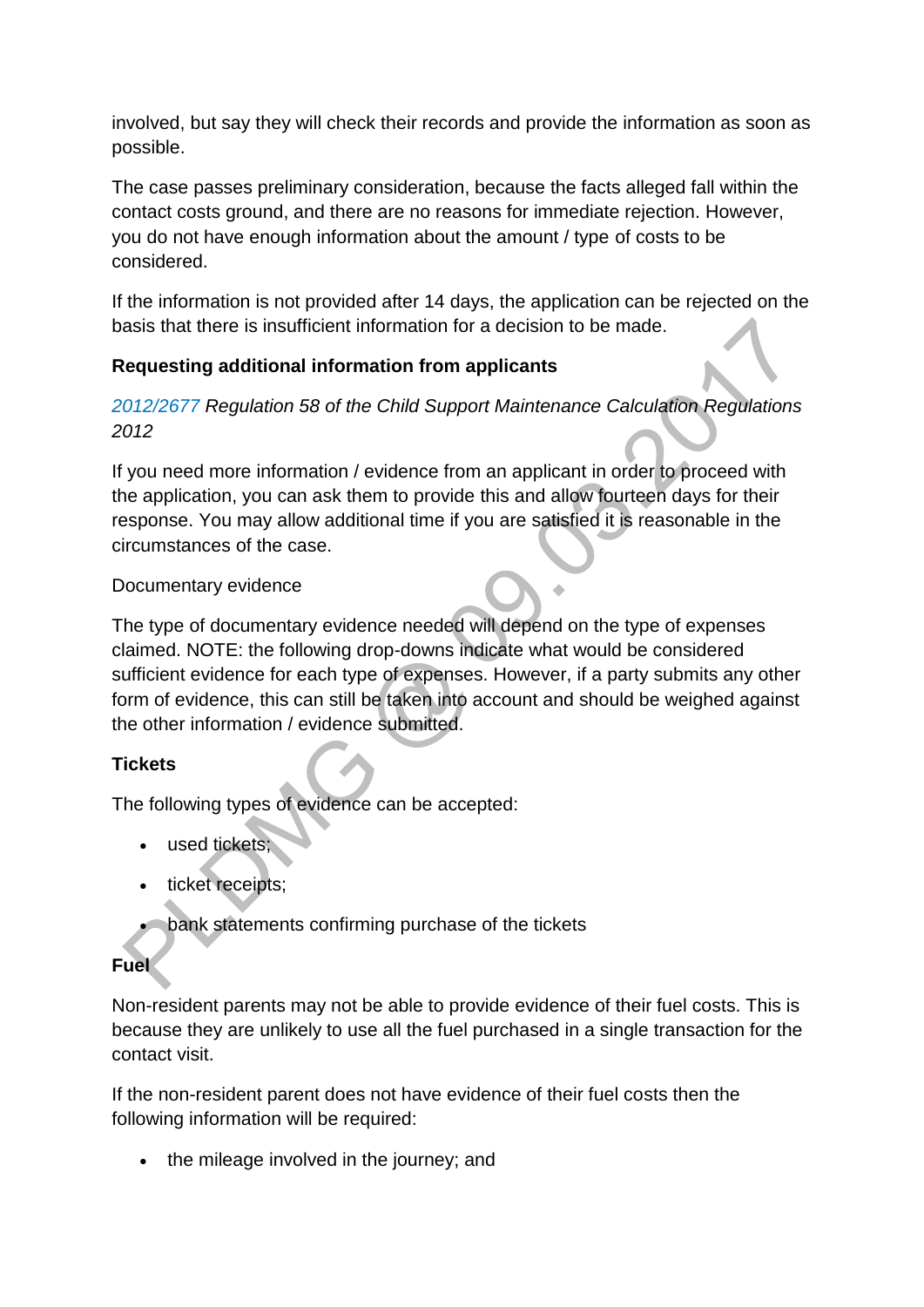$\bullet$  the cost of the journey.

If the non-resident parent does not know the cost of the journey then you can use the average fuel costs guidance based on the mileage the non-resident parent travels.

The average fuel costs guidance can also be used if the non-resident parent provides an amount which you (or the parent with care, when invited to make representations) consider unreasonable or excessive.

# HM Revenue & custom: Company cars - [advisory fuel rates from 1 September 2013](http://www.hmrc.gov.uk/cars/advisory_fuel_current.htm)

HMRC guidance under Company Cars - Advisory Fuel Rates for Company Cars under the current rate link. According to the site, there are three rates according to engine size.

## **Taxis**

The following types of evidence can be accepted:

- receipts to confirm the cost involved; and
- medical evidence to confirm the relevant illness  $\ell$  disability. E.g. a doctor's note or evidence of relevant benefits such as Disability living Allowance.

# **Car Hire**

The following types of evidence can be accepted:

- receipts / statements from the car hire company;
- the cost of the same journey using public transport / taxis.

# **Overnight accommodation costs**

The following types of evidence can be accepted:

- receipts;
- bank statements confirming the accommodation charges were paid on the relevant date(s); or
- confirmation from the hotel.

## **Minor incidental costs**

The following types of evidence can be accepted:

- receipts ;
- copy of bank statements.

Where neither of the above are available: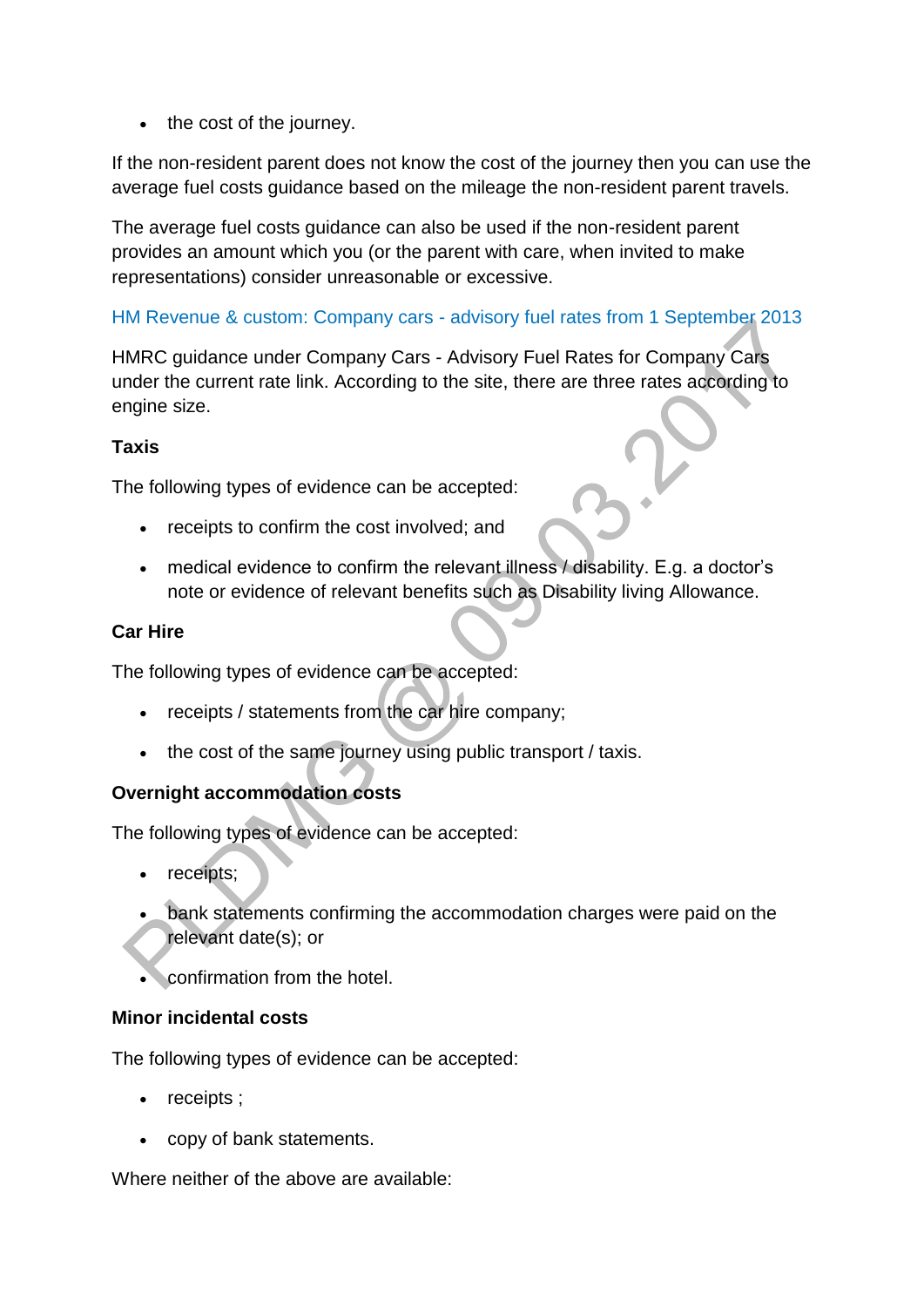- details of the journey and where the charges arise;
- caseworkers will be able to check these details on the internet if needed.

#### **Third party costs**

The following types of evidence can be accepted:

You will need 2 types of evidence for third party cost applications:

- **1.** evidence of the type / amount of costs claimed: the usual types of evidence can be accepted for this purpose: e.g. receipts / bank statements etc.; and
- 2. evidence of the Third Party requirement: e.g. a court order requiring a third party presence or a letter from a GP / specialist

#### [Return to Contents](http://np-cmg-sharepoint.link2.gpn.gov.uk/sites/policy-law-and-decision-making-guidance/Pages/Variations/Special%20Expenses/Contact-Costs.aspx#DMGcontents)

## [Contact Costs: Decision Making Guidance: Representations](http://np-cmg-sharepoint.link2.gpn.gov.uk/sites/policy-law-and-decision-making-guidance/Pages/Variations/Special%20Expenses/Contact-Costs.aspx)

This part of the process gives the other parties notice of the application and the opportunity to comment on it. This step should be completed once any information / evidence to support the application has been obtained from the applicant.

## **Representations do not need to be invited if:**

# *[2012/2677](http://www.legislation.gov.uk/uksi/2012/2677) Regulation 59(2)(a) of the Child Support Maintenance Calculation Regulations 2012*

- it is clear from information provided by the applicant / other available sources that the variation will not be successful; or
- the non-resident parent has not provided details of the specific amount / type of their special expenses. In this situation you do not have enough basic information to make a decision on the application

## **When you invite the other party to make representations, they must be:**

*[1991/48 S](http://www.legislation.gov.uk/ukpga/1991/48)chedule 4A(4) of the Child Support Act 1991*

## *[2012/2677 R](http://www.legislation.gov.uk/uksi/2012/2677)egulation 59(4) of the Child Support Maintenance Calculation Regulations 2012*

- notified that an application has been made; and
- informed of the grounds that the application has been made on, including any relevant information / evidence that has been provided by the applicant or obtained from other sources, unless it falls within the excluded information category;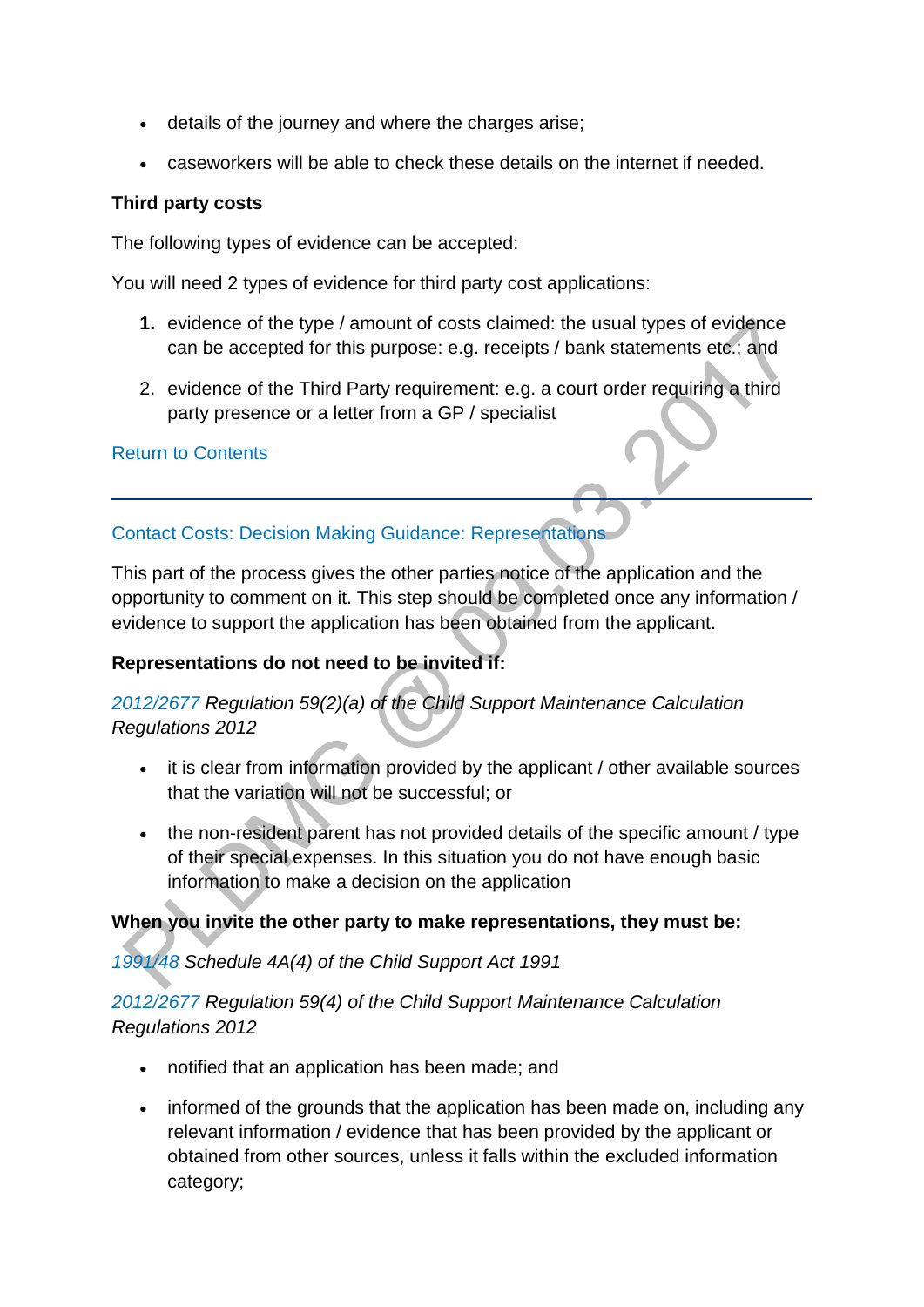• the other party should be allowed fourteen days to respond. You may allow additional time if you are satisfied it is reasonable in the circumstances of the case. If the other party fails to respond in the time allowed, you should proceed with the application on the basis of the information held.

## **Notifying the applicant about representations**

If the other party / parties agree with the facts provided by the non-resident parent, and do not wish to make any further comments, you can proceed with the application and decide whether to allow the variation. It is not necessary to invite further comments from the non-resident parent in these circumstances.

If the other party / parties disagree with the facts provided and submit additional information / evidence that conflicts with the details provided by the non-resident parent, you may need to go back to the non-resident parent for their comments. However, this will only be necessary if you are unable to make a decision on the basis of the information / evidence submitted.

## **Excluded information**

# *[2012/2677 R](http://www.legislation.gov.uk/uksi/2012/2677)egulation 59(5) of the Child Support Maintenance Calculation Regulations 2012*

- 1. Medical evidence / advice that has not been disclosed to the applicant or the other party and that you consider could be harmful to the health of the applicant or the other party if disclosed;
- 2. The address of the other party or qualifying child and any other information that could lead to that person / child being located.

[Return to Contents](http://np-cmg-sharepoint.link2.gpn.gov.uk/sites/policy-law-and-decision-making-guidance/Pages/Variations/Special%20Expenses/Contact-Costs.aspx#DMGcontents)

# [Contact Costs: Decision Making Guidance: Deciding whether to allow the variation](http://np-cmg-sharepoint.link2.gpn.gov.uk/sites/policy-law-and-decision-making-guidance/Pages/Variations/Special%20Expenses/Contact-Costs.aspx)

When you are deciding whether to allow a contact costs variation, you need to consider all the following points:

• do the expenses claimed fall within the [Permitted Expenses?](http://np-cmg-sharepoint.link2.gpn.gov.uk/sites/policy-law-and-decision-making-guidance/Pages/Variations/Special%20Expenses/Contact-Costs.aspx)

## **Are the expenses claimed linked to current / future expenditure?**

The costs the application is based on must be:

- in place at the time of the application; or
- due to start at a known future date that is agreed by both parties.

## Example: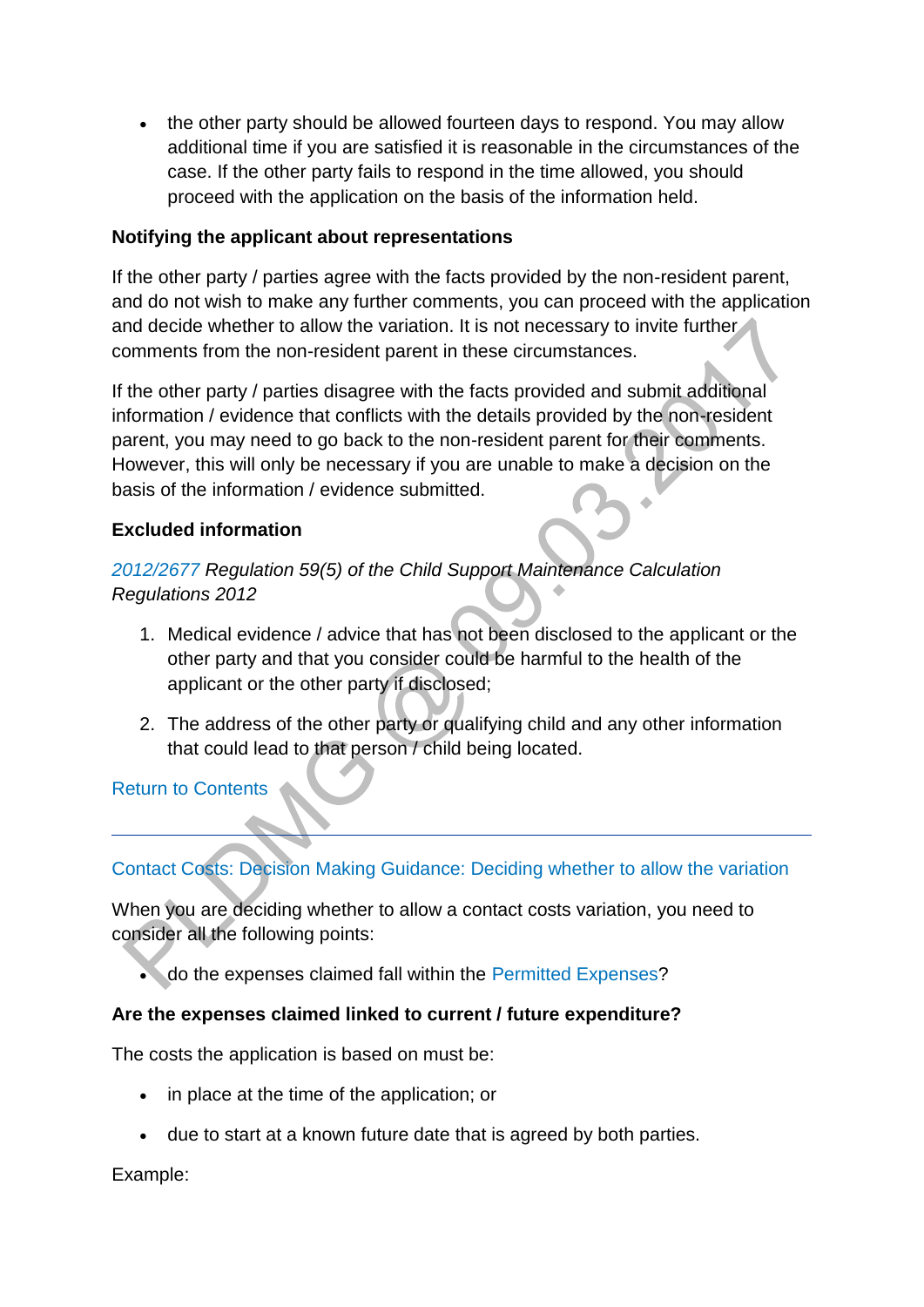The non-resident parent and parent with care agree that a contact arrangement is due to start in 2 weeks. Information has been provided confirming that this will lead to the non-resident parent incurring permitted contact costs.

In these circumstances, a variation can be considered, with a future effective date, based on the estimated future expenses

A variation can also be considered where the relevant expenses were in place at the time of the application, but have ceased by the time a decision on the application is made. In these circumstances, the variation should be considered for the period between the effective date of the variation and the date the expenses ceased.

## Example:

The non-resident parent applies for a variation on 1 July 2010. Due to the need for further evidence, a decision was not made until 1 September 2010. By that time, the decision maker has been notified that the non-resident parent's contact arrangements ceased on 1 August 2010. A variation can only be considered for the period between the date of the application (1 July 2010) and the date that the contact arrangement ceased (1 August 2010)

## **Are the expenses claimed Reasonable?**

If – based on the evidence available - you consider any expenses to be unreasonably high or to have been unreasonably incurred; you may apply a lower amount.

Example:

The non-resident parent claims accommodation costs for an overnight stay. The requirement for an overnight stay is accepted, but the non-resident parent is claiming for a 5 star hotel and there is a range of alternative accommodation available in the relevant location at a lower cost.

In these circumstances, we can consider allowing the variation for an amount lower than the actual costs claimed by the non-resident parent. If this decision is made, it will need to be explained carefully to the non-resident parent. You are not saying that the non-resident parent must use different accommodation, but that we can only allow a reasonable amount for accommodation costs. It is up to the non-resident parent to decide whether they want to incur costs above this.

## **Does the non-resident parent receive any financial assistance?**

Non-resident parents may receive financial assistance towards the specific expenditure on which their application is based.

Example: